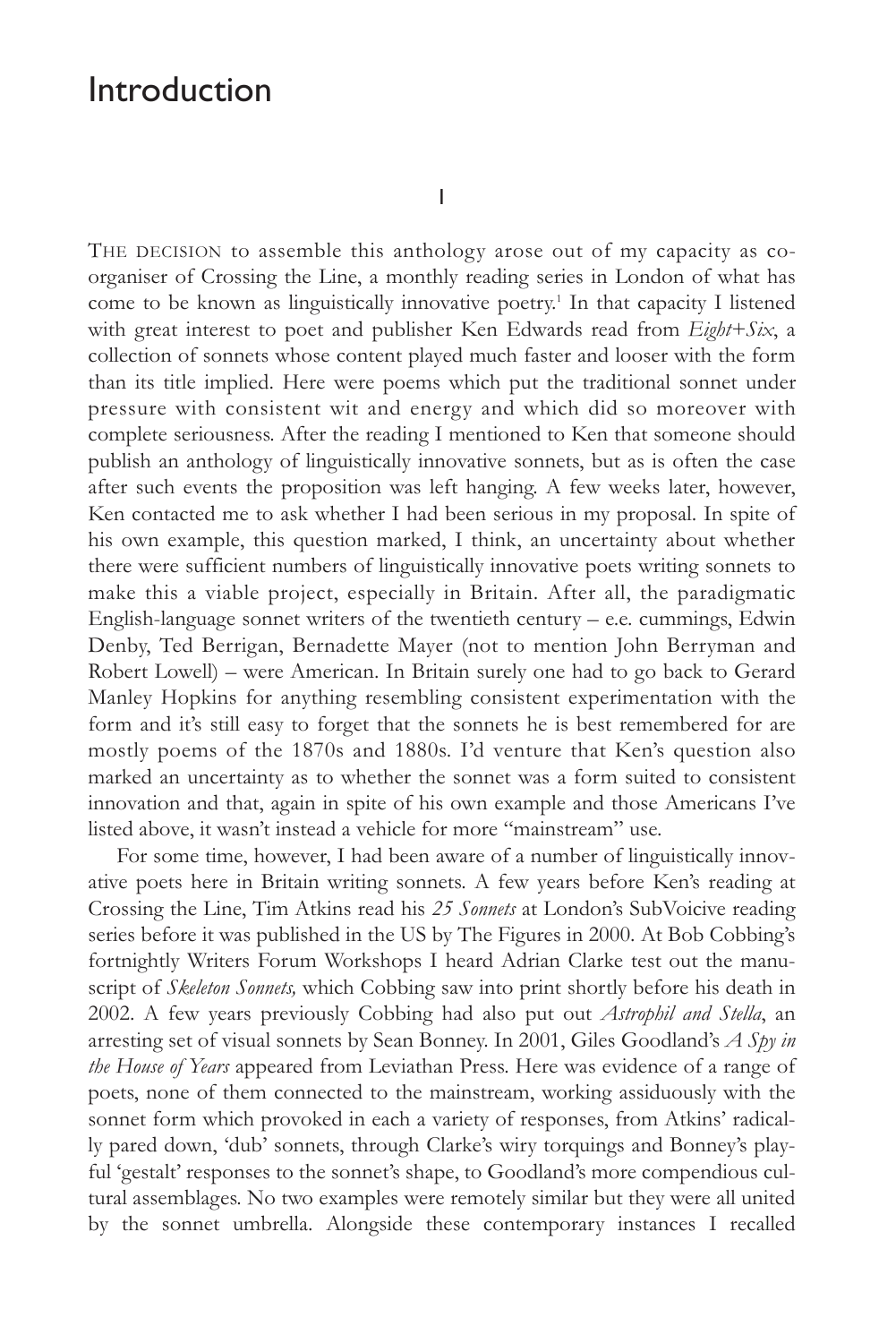Thomas A Clark's "Sixteen Sonnets" and Peter Riley's "Ospita" from the Paladin anthology *The New British Poetry,* at the same time as discovering Allen Fisher's *The Apocalyptic Sonnets* (1978, Pig Press) whilst working in the archive of the special poetry collection at University College London. A recent trip to Foyles Bookshop had also unexpectedly thrown up Brian Marley's long out of print *Springtime in the Rockies* (1978, Trigram Press) in which I found his wonderful "Bargain Basement Sonnets".

It was no use looking in the existing sonnet anthologies for any of these poets. Indeed, on the whole reading through the Twentieth Century contributions of these big-press editions was, and continues to be, a disheartening experience. The roll-call of names in John Fuller's *Oxford Book of Sonnets* (2000), for example, is entirely predictable, limited as it is largely to US poets of the new critical/confessional/"strenuous-authentic" school and British poets of the Auden/Spender axis. These give way inevitably to Movement and post-Movement poets, and finally to poets of the so-called "New Generation". Even the eccentrics are the expected ones. At first glance, Phillis Levin's *Penguin Book of the Sonnet: 500 Years of a Classic Tradition in English* (2001) seems to offer little more hope. Whilst its roster of earlier names is quite laudable, its list of Twentieth Century and especially post World War II contributors is on the whole merely more *comprehensively* mainstream than Fuller's. Besides, as an American Penguin edition, more space is given over to US poets especially in its later pages (there are certainly no surprises amongst its British contributors). It came as something of a shock, therefore, to find in its pages the likes of Edwin Denby, Muriel Rukeyser, John Ashbery, Ted Berrigan, Ann Lauterbach and Hugh Seidman, though each is represented by only a single poem. However, at least there was some evidence here of an editor with a critical eye beyond the wholly conventional. More recent anthologies such as Faber's *101 Sonnets: From Shakespeare to Heaney* (2002) and the Library of America's *American Sonnets* (2007) merely revert to type. The most recent anthology, Norton's *The Making of a Sonnet* (2008), edited by Edward Hirsch and Eavan Boland, wears the face of inclusivity, containing the likes of Berrigan, Bernadette Mayer and Alice Notley, but it's something of a disguise.

If the available anthologies were anything to go by, therefore, linguistically innovative poets were clearly not interested in the sonnet as a form. The blurb on the back of Levin's anthology claims that it tells "the full story of the sonnet tradition in the English language", which if even possible it clearly does not do. What we are presented with is rather a narrative of Levin's own making. I don't want to rehearse here the reasons why major publishing houses refuse to commit to innovative poetry – instances in the last century are legion and the arguments of the "poetry wars" on both sides of the Atlantic (and elsewhere) are largely unresolved and ongoing. A question I'd like to pose, however, is why these major publishing houses seem in recent years to have put out what is effectively the same anthology. Sure,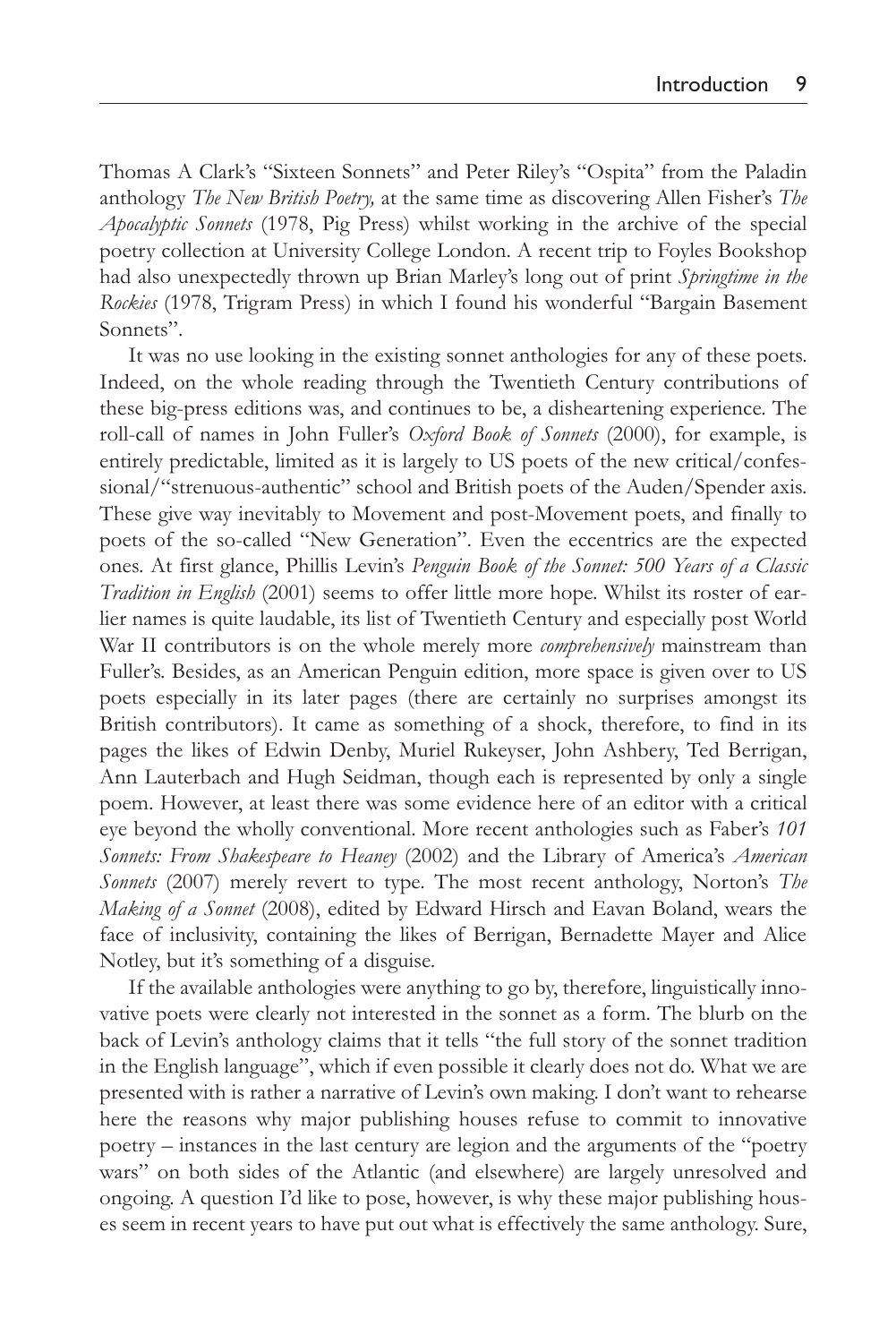some of the poets differ from book to book, but the overall impetus is unchanging: to present a survey of the sonnet from its beginnings to the present-day. The "commonsense" answer is that they are all jostling in a free market for market domination of an ever-popular form. Each anthology hopes to trump its forbears though none of them acknowledges the existence of any of the others. In some ways it's a wholly laughable state of affairs, though also one to be taken very seriously. I would argue that there is a politics of form at work here and that the sonnet has become a focal point for some of the issues surrounding the so-called poetry wars. As a form the sonnet is fiercely guarded, as a read-through of the introductions to many of these anthologies testifies. Just as its varied structural features – 14 lines, octave and sestet, rhyming couplet, volta, etc – are metonymic of the whole form and can't be disturbed without destroying its integrity, so the sonnet itself stands as a metonym for the kind of poetry published by the big publishing houses. To disturb the sonnet's form too radically therefore is not just to disturb the sonnet itself, or the sonnet tradition, but to endanger the foundations of the wider poetic tradition. I wonder whether this doesn't also go some way towards explaining the recent spate of mainstream sonnet anthologies. At a time when linguistically innovative poetry has been making inroads into the public consciousness – in spite of fierce opposition from some quarters – these anthologies appear, one after the other, to shore up the ruin that such a move threatens.

John Fuller's 1972 study of the form, *The Sonnet*, "essential reading for anyone interested in the form" according to Phillis Levin, is actually a good indication of the mainstream suspicion of tampering with the sonnet's mechanics.2 The chapter on structural alternatives is tellingly entitled "Variants and Curiosities" and though the relationship between "variant" and "curiosity" is not entirely apparent, Fuller's use of the word "curiosity" shows that some sonnets clearly belong behind glass as objects of fear and wonder. It also goes to show just how far behind the mainstream had fallen by the early 1970s. Whilst Fuller does rather begrudgingly accept that "variants do comment constructively on the sonnet-form and of course become successful poems in their own right" (with the exception of purely visual sonnets which he dismisses out of hand) they have to do so "through a desire to explore legitimate possibilities and to provide genuine extensions of its capabilities". That word "legitimate" stalks Fuller's text and it's clear that he is suffering from his very own legitimation crisis. However, he exempts selected poets from his schema, notably Milton, Wordsworth and Gerard Manley Hopkins, all of whom are permitted to stray from "genuine" form. Milton "cultivates" the Italian sonnet rather than violates it and Wordsworth similarly gives the form "organic life". In both cases natural metaphors override cultural mandates. To accommodate Hopkins, Fuller as good as avoids mentioning form, instead substituting it for a consideration of content.<sup>3</sup> "After Hopkins," he states, "few modern poets have paid great attention to the legitimate sonnet" – but by this stage it's obvious neither to me nor I think to Fuller what a "legitimate" sonnet is.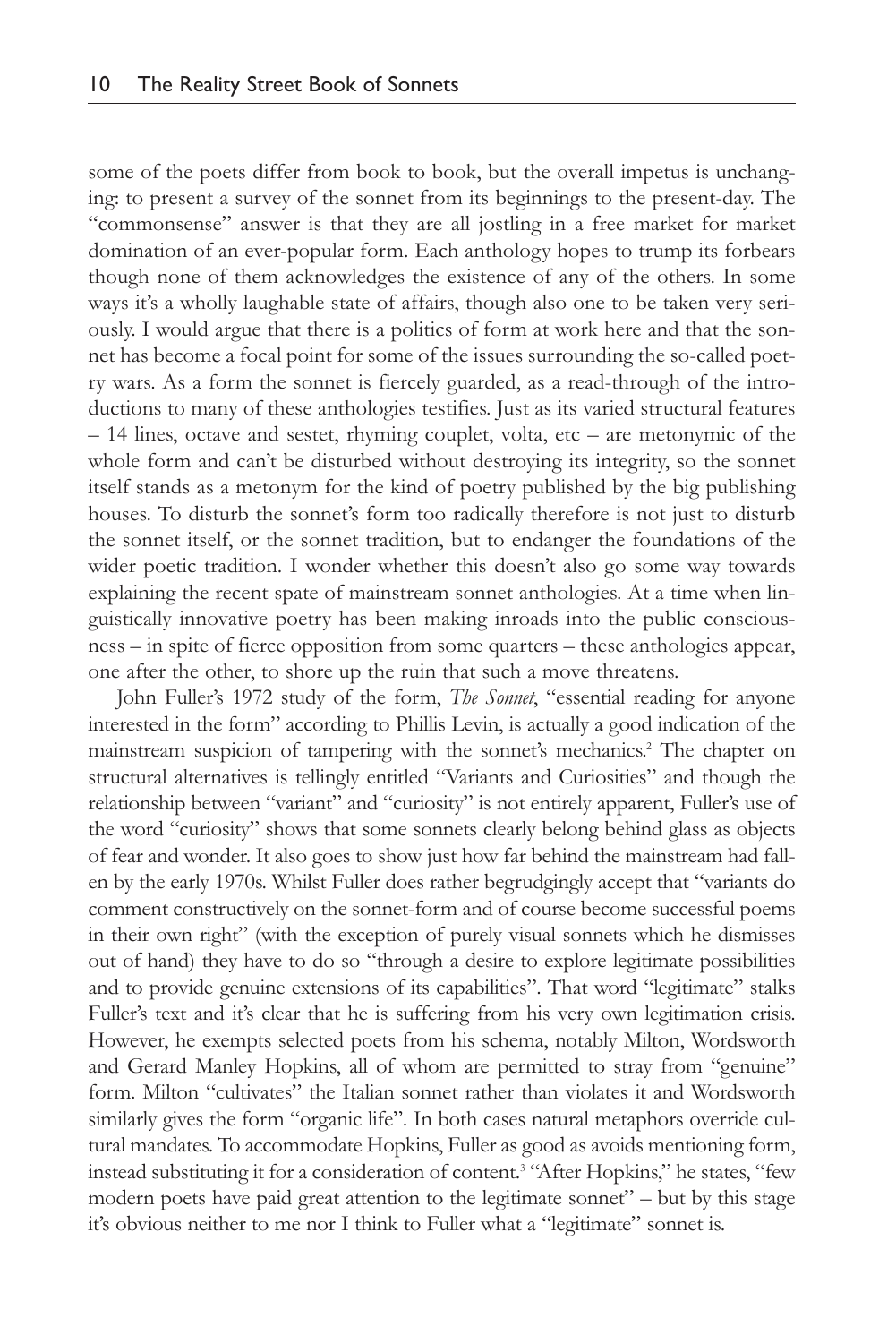At the end of "Variants and Curiosities", Fuller writes that there is not "very much left to do with [the sonnet] that has permanent significance for the form", suggesting that it had had everything done to it that could be done. His example of then-recent "innovation" was a love sonnet by, of all people, John Updike, which dispenses with words altogether instead scattering letters across the poem's 14 lines. Might Fuller's words, like Blake Morrison and Andrew Motion's now infamous claim in *The Penguin Book of Contemporary British Poetry* that nothing much happened in English poetry in the 60s and 70s, be another albeit earlier attempt by the mainstream to "paint whole areas of poetic activity out of the picture"<sup>4</sup> – namely the linguistically innovative sonnet?

#### II

I LEAVE it up to others to decide why in 1972 Fuller would refer to John Updike rather than to Ted Berrigan, whose sonnets came out in separate editions in 1964 and 1966. Omitting them from his later anthology, however, is unforgivable. It's no exaggeration to say that Berrigan's poems have been responsible for something of a latter-day sonnet renaissance amongst linguistically innovative poets. Certainly Berrigan gave these poets a kind of permission to use the form again after it had lain largely neglected for decades, although Berrigan himself had the example of Edwin Denby, whose *In Public, In Private* appeared in 1948 and can thus be seen as an important precursor.5 Denby is in many ways the right place to begin an anthology of linguistically innovative sonnets, not least because he rarely wrote using any other form. His achievement was also realised without fanfare, the poems being radically misunderstood on initial publication. Reviewers were unprepared for their "compressed, quirky, big-city stop-and-go rhythms"6 and criticised them for their lack of "control". The poems' elliptical syntax and sudden shifts in direction appealed to Berrigan, however, who published them in a special edition of his "C" Magazine though in many ways Berrigan's own sonnets have obscured Denby's considerable accomplishment with the form. Berrigan himself, however, was responsible for a flurry of sonnet writing amongst his immediate contemporaries such as Dick Gallup and Ron Padgett – see Padgett's "Nothing left in that drawer" and "Sonnet/Homage to Andy Warhol" in this anthology, both witty proclamations *à la* "The sonnet is dead! Long live the sonnet!"7 – not to mention Alice Notley's remarkable *165 Meeting House Lane* which can be read fruitfully in relation to Berrigan's own poems.

Indeed, Notley's is one of a number of important sequences by women included in this anthology. As commentators have long pointed out, the sonnet has been a form traditionally dominated by men. A while back a debate ensued in the online women's journal *HOW(ever)* over an article called "The Sonnet Transfigured" by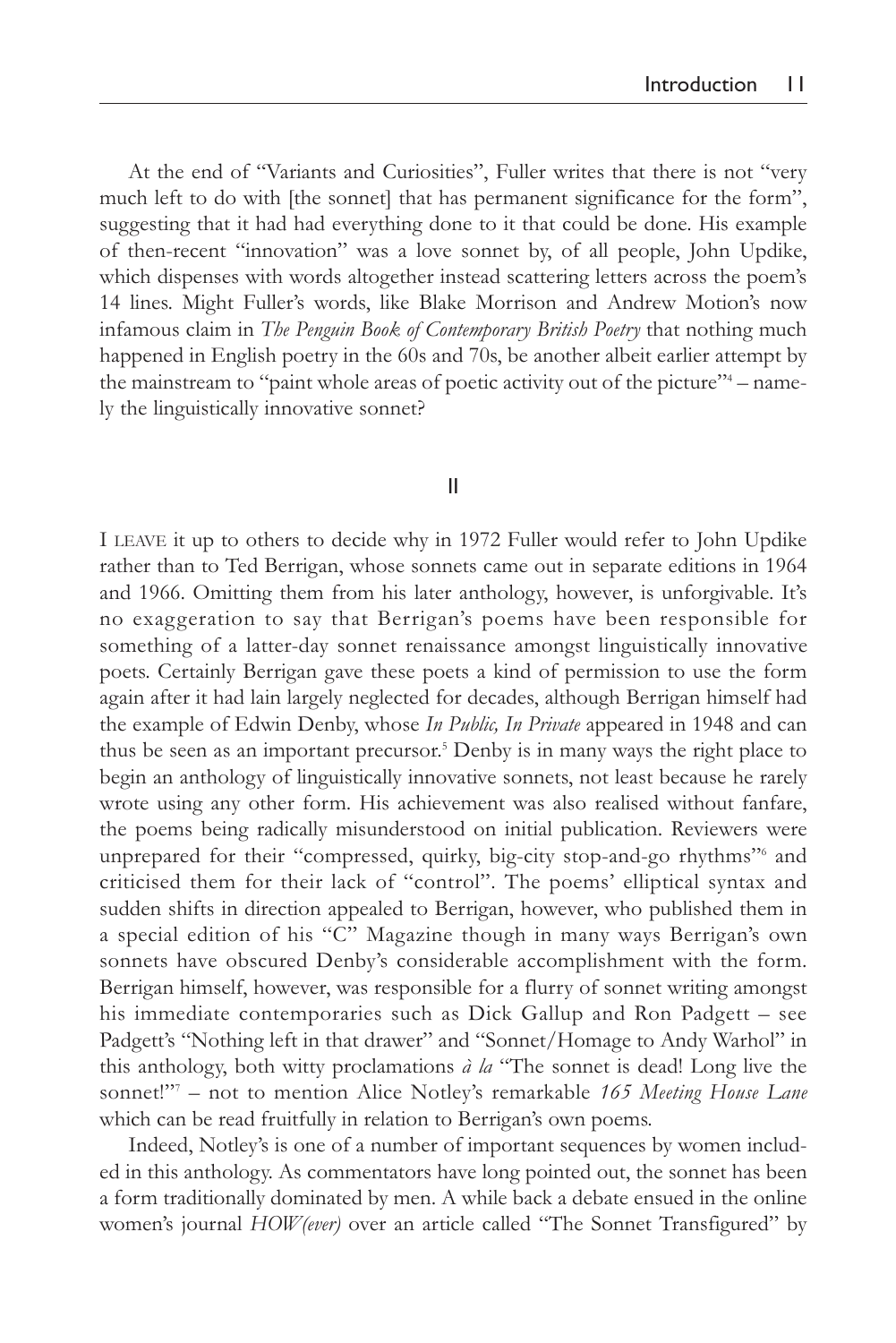the mainstream poet Annie Finch, who claimed to be reviving the sonnet as a form women might inhabit after years of male domination.<sup>8</sup> However, instead of keying into a liberatory tradition of formal innovation, Finch revealed herself to be overwhelmed by the weight both of the traditional sonnet and the sonnet tradition. In the "postcards" section of the journal's subsequent issue, a number of innovative women poets responded to some of Finch's assumptions.<sup>9</sup> As Kathleen Fraser pointed out, instead of interrogating form or engaging with a counter-tradition of transgressive writing by women, Finch envisaged "a sonnet-trophy, which could help women build [their] consciousness alive and [their] dreams real as the old sonnet helped the men to do." "Our sonnet," she continued, "seems different; it has a small i in it instead of a big one. But perhaps any sonnet at all is a big i. That's something I have to fear…" The notion of a "sonnet trophy" merely redeployed the masculine tradition from which Finch was trying to escape and as other respondents pointed out, her aligning of poetry and fear needed unpacking. For Finch, one of the purposes of poetry was "to stop fear", the sonnet being particularly well suited to achieve this because its structure was a way of "organizing, channelling and making familiar." Beverly Dahlen disagreed. Poetry might focus fear but it couldn't stop it. And surely poetry was about "making strange", said Dahlen, for whom the sonnet form was "a kind of padded cell in which I go mad", itself a comment on the old trope of the sonnet envisaged as a "room", another male constraint fantasy which Dahlen rightly sees as a form of incarceration. Rachel Blau DuPlessis added that the sonnet would have to be "ruptured before being recuperated, and recuperated only within the terms of a full analysis of lyric ideology, beauty, and pleasure".

The sonnets written by women in this anthology are variously engaged in this act of rupture. One of the major figures here is Bernadette Mayer, whose *Sonnets* was published in 1989 by Tender Buttons Press. The association with Gertrude Stein is perhaps fortuitous but powerful nonetheless. Stein herself has an 18-line sonnet in the middle of "Patriarchal Poetry" which sends up the sonnet as a male-dominated praisepoem. Mayer's sonnets are a sustained and complex version of this, a skewed take, as Juliana Spahr has shown, on lyric intimacy.<sup>10</sup> By turns fierce and tender, Mayer constantly pulls apart form and content to interrogate the gaping personal and social hypocrisies we inflict on others and that are in turn inflicted on us, especially in the name of desire. Like desire, Mayer's sonnets come in all shapes and sizes and refuse to be bound by conventional form. An exception to this is her repeated use of the couplet which ends a significant number of the poems. In Freudian terms this is the return of the repressed, only Mayer knows it and it becomes instead a glorious, almost masochistic, repetition compulsion. I can't get enough of these poems, though regrettably *Sonnets* has been out of print for some time now. Many poets, however, a good few of them in this anthology, have managed to track down copies and continue to find within its pages a template for what can be done with, and indeed, to, the form.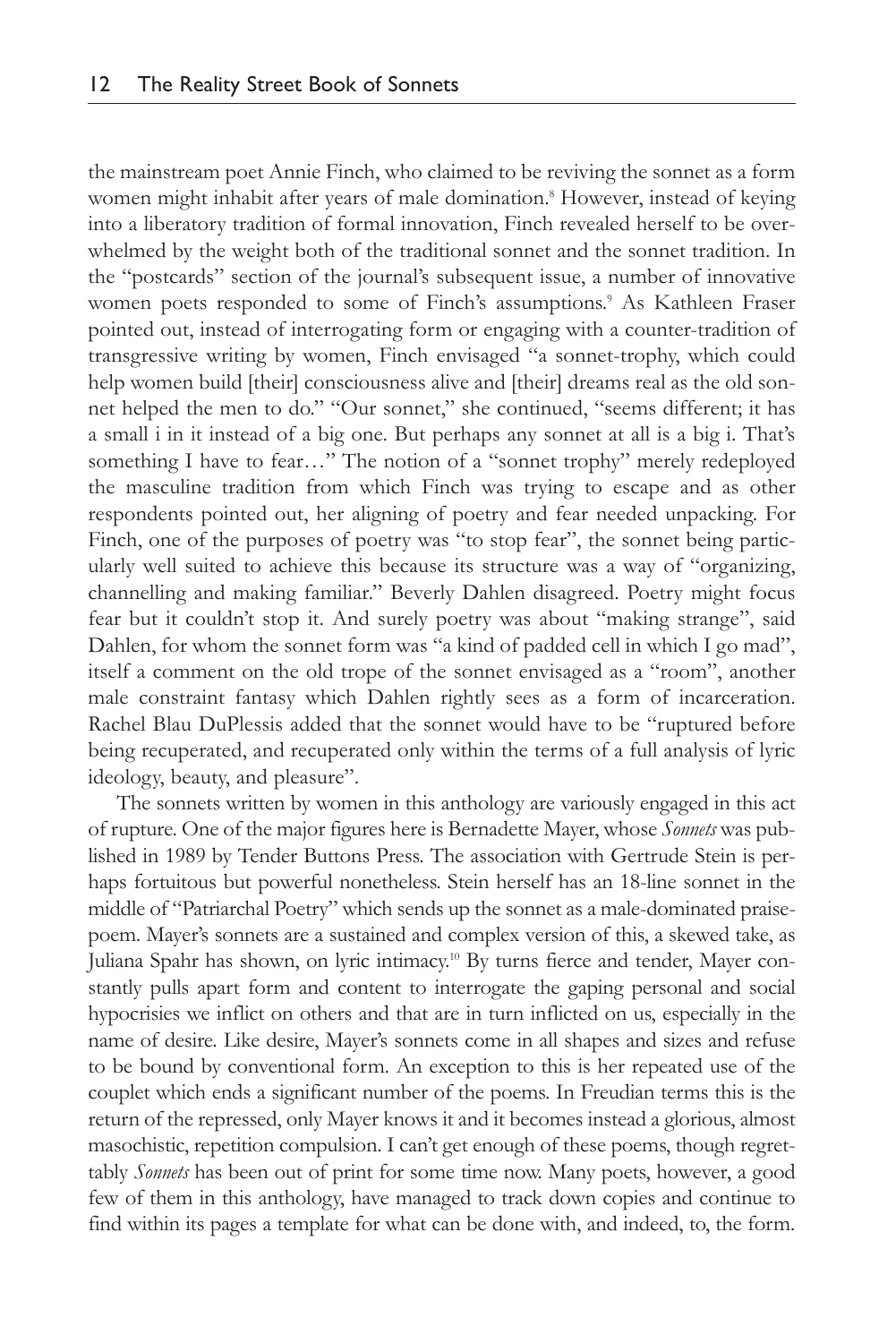With the example of women writing necessarily inside and against the form, it is perhaps better to talk of different "traditions", plural, of the linguistically innovative sonnet. This is also important when thinking about the sonnet in other cultures, and I have tried to include in the anthology a selection of poets from English-speaking countries other than the UK and the US, such as Canada, Australia and New Zealand, which the traditional anthologies have by and large failed to do. In Australia, the "Generation of '68" – among others, Robert Adamson, Pam Brown, Laurie Duggan, John Forbes, John A Scott and John Tranter – all wrote sonnets influenced by the likes of O'Hara and Berrigan, though they brought to it the particular nuances of the culture. For instance, Robert Adamson's "Sonnets to Be Written from Prison" can be seen as part of a tradition of convict literature – Adamson himself draws on this in the sequence whilst at the same time ironising it. He dreams of being banged up for an unnamed crime which gets him "in the news". Perhaps his crime is to write "almost experimental sonnets" or to write sonnets at all. Indeed, in an Australian context, how suited is this traditionally genteel, contrived and most closed of forms to this wild, natural and most open of continents? We have to be careful of course not to produce a reductionist version of Australia. Adamson's sequence is ultimately a fantasy about the poet as romantic outlaw but it also asks important questions about whether poetry can be an effective political tool and considers the role of Australian poetry in a wider global context.

Australian poets, then, found in American poetry, specifically the poets in Donald Allen's *The New American Poetry*, an answer to the prevailing conservatism in Australian poetry and the linguistically innovative sonnet flourished though again the mainstream anthologies tell a different story. <sup>11</sup> Younger Australian poets such as Peter Minter and Michael Farrell have gone on to use the sonnet to extend and consolidate many of the questions posed by their forbears. In Britain the American example was also a powerful one and the sonnet was taken up by a number of poets associated with Cambridge – the late Andrew Crozier, JH Prynne, Peter Riley – who have historically favoured the practice of innovating with inherited forms. Poets in London on the other hand, and especially those associated with Eric Mottram, have tended to prefer more open forms. As is always the case, however, there are exceptions. London poets such as Adrian Clarke and Robert Sheppard, not to mention Ken Edwards, the late Bill Griffiths, Robert Hampson, Gavin Selerie and Johan de Wit – have all gone on to write sonnets though in the case of Clarke, and especially Griffiths, out of suspicion of the form. "What better disguise for evil/ than sonnets?" asks Griffiths in *Rousseau and the Wicked*. His "sonnet 1" and "sonnet 2" in this anthology demonstrate an undisguised freedom from the form, and though "sonnet 1" has at least the look of a sonnet, "sonnet 2" has more the look and feel of a haiku.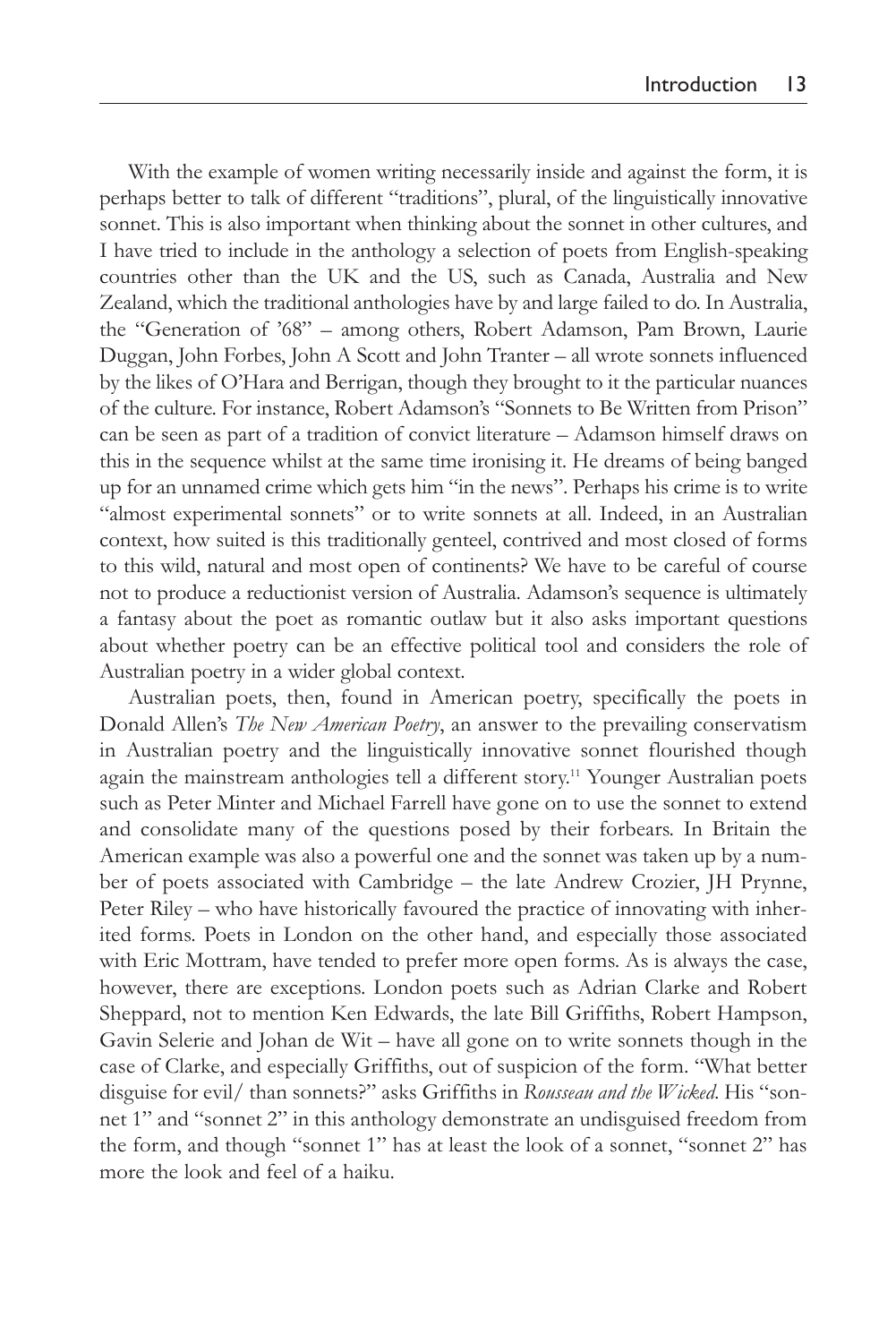### III

GRIFFITHS' MISTRUST of the form has its antecedents. The sonnet had been declared as good as dead by the pioneering modernists, most famously Pound and Williams. Pound considered it little more than a mistake, a form invented "when some chap got stuck in the effort to make a canzone", and held it responsible for a subsequent decline in metric invention.<sup>12</sup> Williams rejected it on the grounds that it offered nothing new. "All sonnets mean the same thing", he wrote, because the configuration of the words, the way a sonnet is organised, negates the possibility of any original movement within it.<sup>13</sup> This dismissal of the form, however, was also a reaction against its specifically English history as well as a criticism of the way it was being used by contemporaries. Williams damned what he called "apt use" of the sonnet as practised by parlour-room sonneteers who stultified the form "by making pleasurable that which should be removed". "Apt use", and by extension "apt users" had turned the sonnet's formal properties into bourgeois proprieties. "Making it pleasurable" was getting in the way of "making it new".

Very little seems to have changed since. The anthologies are still full of sonnets demonstrating "apt use", sonnets which it is claimed add meaningfully to the tradition but which in reality do little more than ring very limited changes on Williams' "pleasurable" indicators. In *Reading the Illegible*, Craig Dworkin has spoken of how poetic form "must always necessarily signify" adding that "any particular signification is historically contingent and never inherently meaningful or a-priori".<sup>14</sup> This is especially the case with the sonnet, which as Michael Spiller reminds us is a prescribed form, "one whose duration and shape are determined before the poet begins to write".15 The problem with Williams' "apt users", and by extension sonnets written within the mainstream, is their refusal to submit the form to historical change. The number of poets who continue to use iambic pentameter on a consistent basis is alarming and after a while the persistent rhythm washing through their poems induces a kind of nausea akin to sea-sickness. For these poets the sonnet is so "inherently meaningful and a-priori" that it effectively obscures the sonnet. Dworkin's book is about how to read poetic texts which foreground illegibility, but I think we can usefully reverse the poles of his thesis and suggest that certain forms also become illegible through their very legibility. The sonnet is a case in point. Because it is such a well known form – its form *qua* form can after all be taken in at a glance – it is overdetermined and its very recognisability makes it impossible to read.

What is needed is a radical defamiliarisation of the form. If the linguistically innovative sonnet can be said to have a "story" it is precisely this, the constant, purposeful intervention into the state of affairs I've just outlined above. Two important precursors who used the sonnet in the face of Pound and Williams' hostility, and specifically in order to "make it new", were EE Cummings and Louis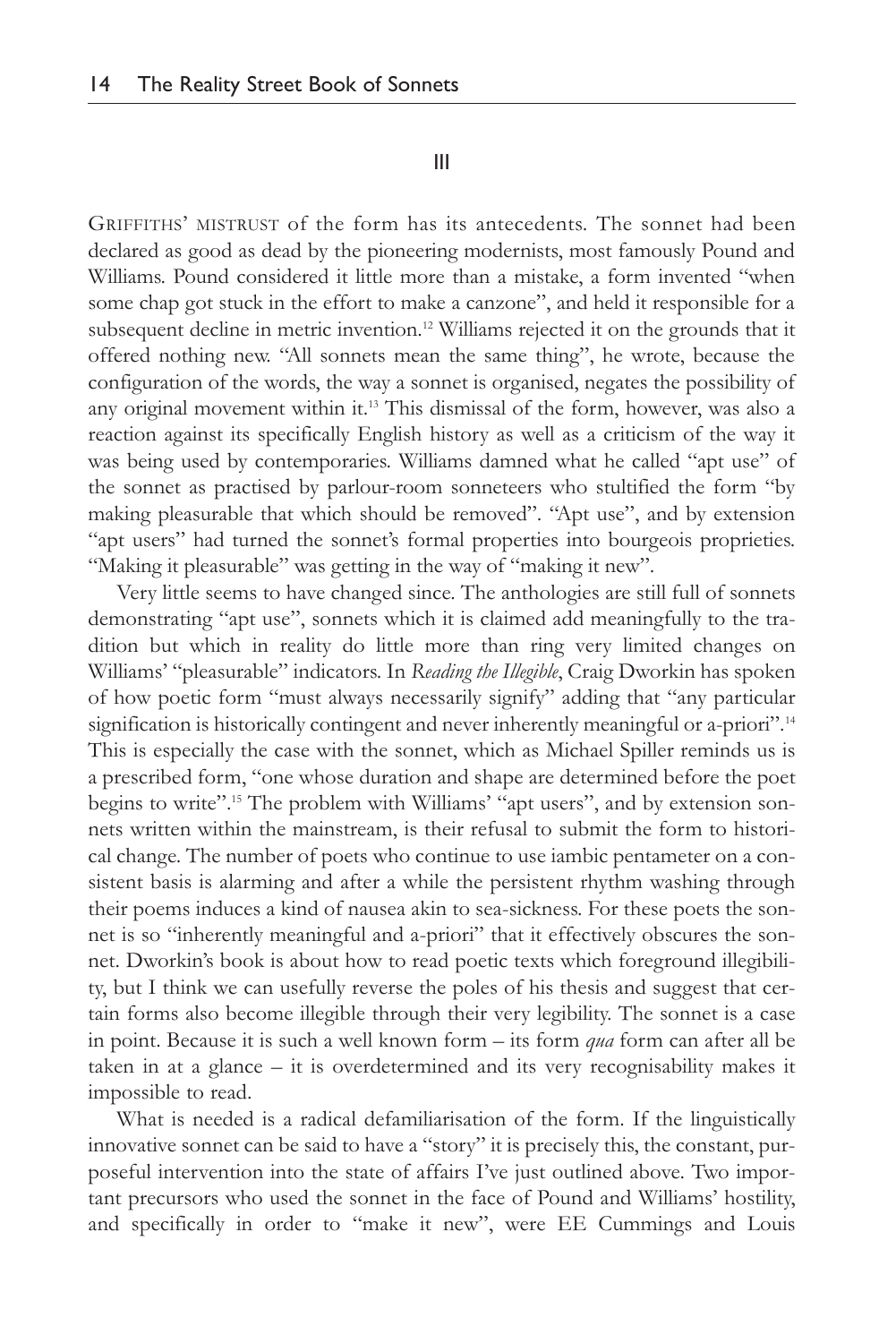Zukofsky.<sup>16</sup> "It is time someone resurrected the sonnet from a form that has become an exercise," Zukofsky wrote in his essay "American Poetry: 1920-1930".17 That "someone" was Cummings, though Zukofsky thought his diction too "Shakespearean" in places, preferring a cadence more in tune with what he called the "actuality" of the time. It is more than probable that Zukofsky was also thinking of his own attempt at the form. Between 1928 and 1930 the 7th section of his long poem "*A*" took the shape of a 7-poem sonnet sequence which went some way towards removing most of what Williams held in contempt. Although Zukofsky retains the formal vestiges of a traditional sonnet, they are made to undergo a process of radical defamiliarisation. Thus in the first sonnet there is a rhyme scheme but it moves from Shakespearean (abab, cdcd) in the first two quatrains to a Petrarchan 'envelope' rhyme (effe) in the third before reverting to a Shakespearean rhyming couplet. There is no overall meter, though the fairly strict 10-syllable count retains the skeleton of iambic pentameter. In the course of the rest of the sequence the rhyme scheme of the octave remains solidly Shakespearean whereas the final six lines alternate between Shakespearean and a kind of bastardised Petrarchan until in the final two sonnets it breaks down completely.

What also breaks down is the poems' syntax which becomes increasingly disjunctive, disturbed by the full panoply of interruptive punctuation – hyphens, dashes, question and exclamation marks, italics, parentheses, ellipses, colons, semi-colons etc. The overall effect is the opening up of a traditionally closed form. Content is led not by the traditional lyric subject but by letting language go. In places Zukofsky deliberately mocks the English sonnet's traditional iambics: "Not in the say but in the sound's – hey-hey –/ The way today, Die, die, die, die, tap, slow," go two lines from sonnet 5. Too many poets have tended to privilege "the say" over "the sound's – hey-hey –" to the extent that "the say" is still very much "the way to-day." One of the reasons for this is that "apt users" have been reluctant to question or relinquish the lyric subject or ego, which still has too much of itself to impart. Indeed, Zukofsky seems to be playing with the lyric "I", keeping it at bay completely in the first sonnet, punning with it in the second (the "I" is missing from the sign he sees – "LAUNDRY TO-LET" – with the implication that this is where the lyric subject belongs) before reluctantly including it in a stuttering refrain – "Then I" – which is never really allowed to get going. Much of the awkwardness in "*A*"-7 is felt in this missing letter which is overrun by "they"s and "we"s.

In a letter to Pound, Zukofsky claimed to have revolutionized the sonnet with "*A*"-7, though the effects of this revolution were not felt by his contemporaries (true to form, Pound was less than impressed, accusing Zukofsky of having written a canzone instead).18 What marks Zukofsky out, what is revolutionary about him, is his insistent formalism which recognises that form is a heightening of poetic artifice in which the lyric subject is not natural or given but a performance. This radical formalism links Zukofsky to many of the New York School poets and also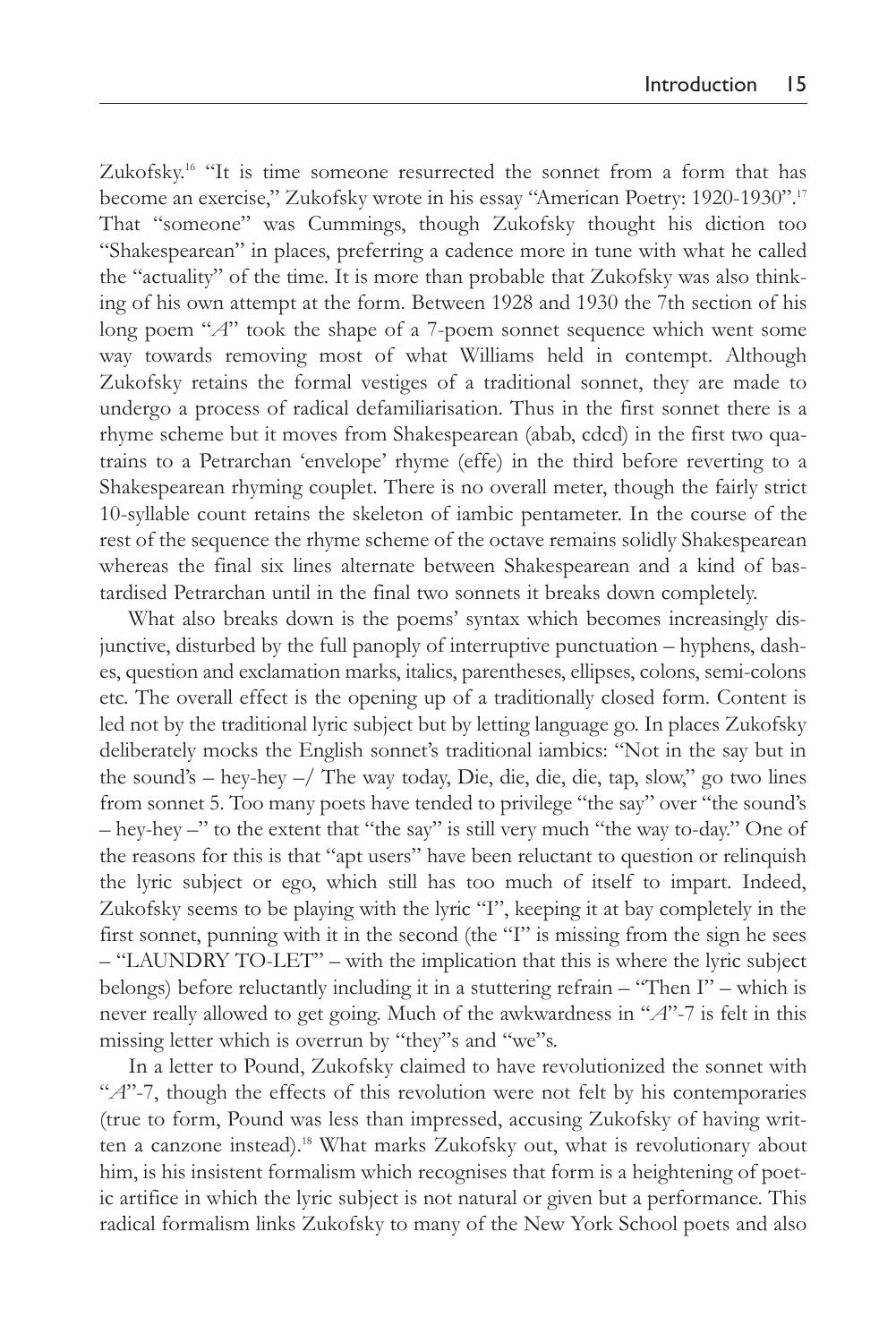to many of the poets in this anthology. In his *The Development of the Sonnet,* Michael Spiller discusses the origins of the form, showing the varieties it took before it solidified, or indeed petrified, into what we are now over-familiar with. Yet even Spiller begins to insist on prescriptions – proportion, extension and duration – which, although he admits are observed only "by custom", invalidate the sonnet if infringed. I'd like to think that the poets in this anthology are the true inheritors of the sonnet, returning it to the potentialities outlined by Spiller before the long process of petrifaction set in. Whilst mainstream commentators do permit alteration to the form, they often do so in the most limited of ways in spite of sanctioning, for instance, Hopkins' curtal and caudated sonnets. Surely it's time the formal innovations of the Twentieth Century were also registered within the sonnet's lines, formal innovations which are not pursued for their own sakes but which are historically situated. Here I turn again to Berrigan. One of his techniques in *The Sonnets* is to use the line as a separate unit instead of as part of a narrative continuum. No longer is the sonnet about the tracing of an "argument" through its lines, an argument which also registers the passing of linear time. Instead, the discrete interchangeable line disrupts the passing of time within the poem as it also does the model of space the traditional sonnet represents. Berrigan's sonnets are an example of poetry seriously attempting to take on board the changes ushered in by the scientific revolutions of the last century, changes that question fundamentally categories such as Spiller's proportion, extension and duration, which belong to an older Newtonian universe. Charles Olson attempted the like using open field techniques. Berrigan's use of closed form to achieve a similar end is a radical move. It also registers something of a paradox, announcing the sonnet as an impossibility whilst demonstrating its continued vitality, not unlike Beckett's "I can't go on, I'll go on."

## IV

IN A DIFFERENT vein, the urge to "go on" with the sonnet also accounts for the popularity of the sonnet sequence. In this anthology I admit to favouring poems which are part of longer sequences and I have where possible been as generous as space has allowed with my selections (something which also marks this anthology off from many of the others). Linguistically innovative poets seem on the whole to opt for the sequence over the stand-alone sonnet and I think this can be explained by their historical preference for the accumulative and speculative poetic "project" as opposed to the singularity and poise of discrete lyric. The majority of the sonnets I have gathered are also written in free verse, Frost's imaginary tennis net having been shredded long ago. Within this remit the anthology offers up a wide range of responses. Beverly Dahlen and Johan de Wit,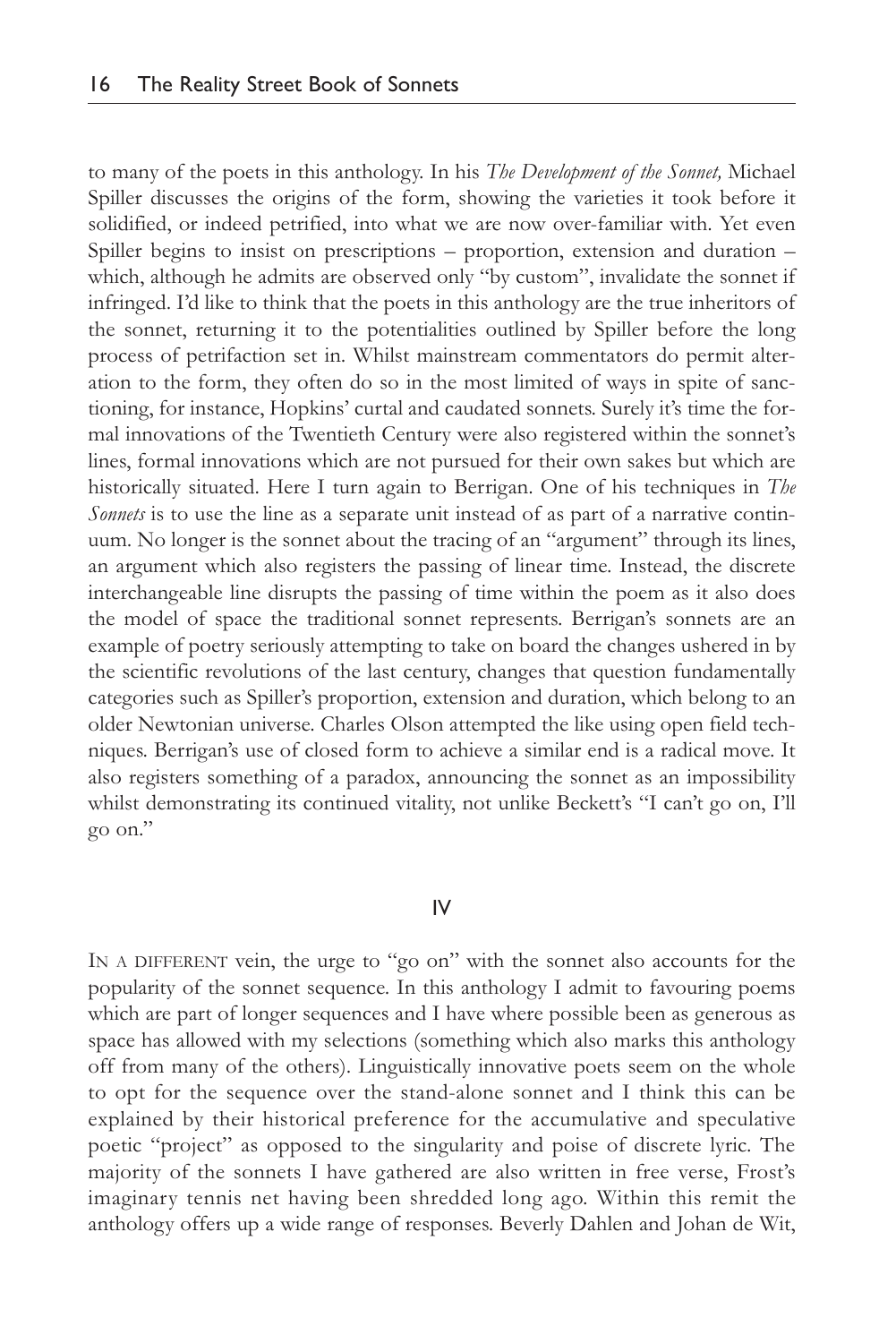for instance, write prose sonnets, as does John Clarke whose extraordinary and largely unknown book, *In the Analogy*, presents us with sonnets which are a unique hybrid of poem and expository prose. They can also be seen as a very particular take on the tradition of the double sonnet as is also the case with Jonathan Brannen's *Deaccessioned Landscapes*, Allen Fisher's *Apocalyptic Sonnets* and Peter Jaeger's "Eckhart Cars." Indeed, many of the contributors engage with traditional aspects of the form. Spiller mentions how early sonnets often structured themselves around the list, which Stephen Rodefer's "Mon Canard" takes to an extreme in an obsessively extended *adnominatio* of address to a lover. A number of the contributors have returned to Shakespeare as a vehicle for innovation. Jackson Mac Low and Harryette Mullen both apply Oulipean S+7 techniques to the most well-known Shakespeare sonnets to very different effect, whilst Aaron Shurin and Steve McCaffery use the end words of Shakespeare's lines as prompts for new, again very diverse, work. Jen Bervin, on the other hand, constructs her own minimal poems out of a fading Shakepearean text.

Many of the poets in the anthology respond to the sonnet's characteristic shape. Jeremy Adler, Bob Cobbing, Mary Ellen Solt and Lawrence Upton do so through their involvement with concrete poetry, whilst David Miller's work here has affinities with Chinese brush painting. However, as I have already suggested, the sonnet is one of the most recognisable of poetic forms and many of the poets in the anthology seem to be deliberately distorting its familiar shape. Thus Piers Hugill's sonnets have a primarily vertical pull, whilst those of Ian Davidson and Mac Low are overwhelmingly horizontal. Lyn Hejinian's are baggy and capacious. This playing with the "look" of the traditional sonnet is also a challenge to its fabled elegance. Critics often talk of the sonnet's unique and beautiful asymmetry – the traditional octave and sestet of the Italian sonnet being just off kilter – but with too much "apt use" this fundamental instability at the form's heart has become blithely accepted and the form itself blandly "beautiful". The sonnets I have gathered are, I hope, beautiful but rather in the way Gertrude Stein defined it, as things "irritating annoying stimulating."19 I should also add that although this is an anthology of English language sonnets I have included a number of "translations", though a glance at Tim Atkins' Petrarch poems or Harry Gilonis' "North Hills" shows how far from normative translation we are. In a way, of course, all the poems in this anthology are translations. And some of the poems are not sonnets at all.

*Jeff Hilson 2008*